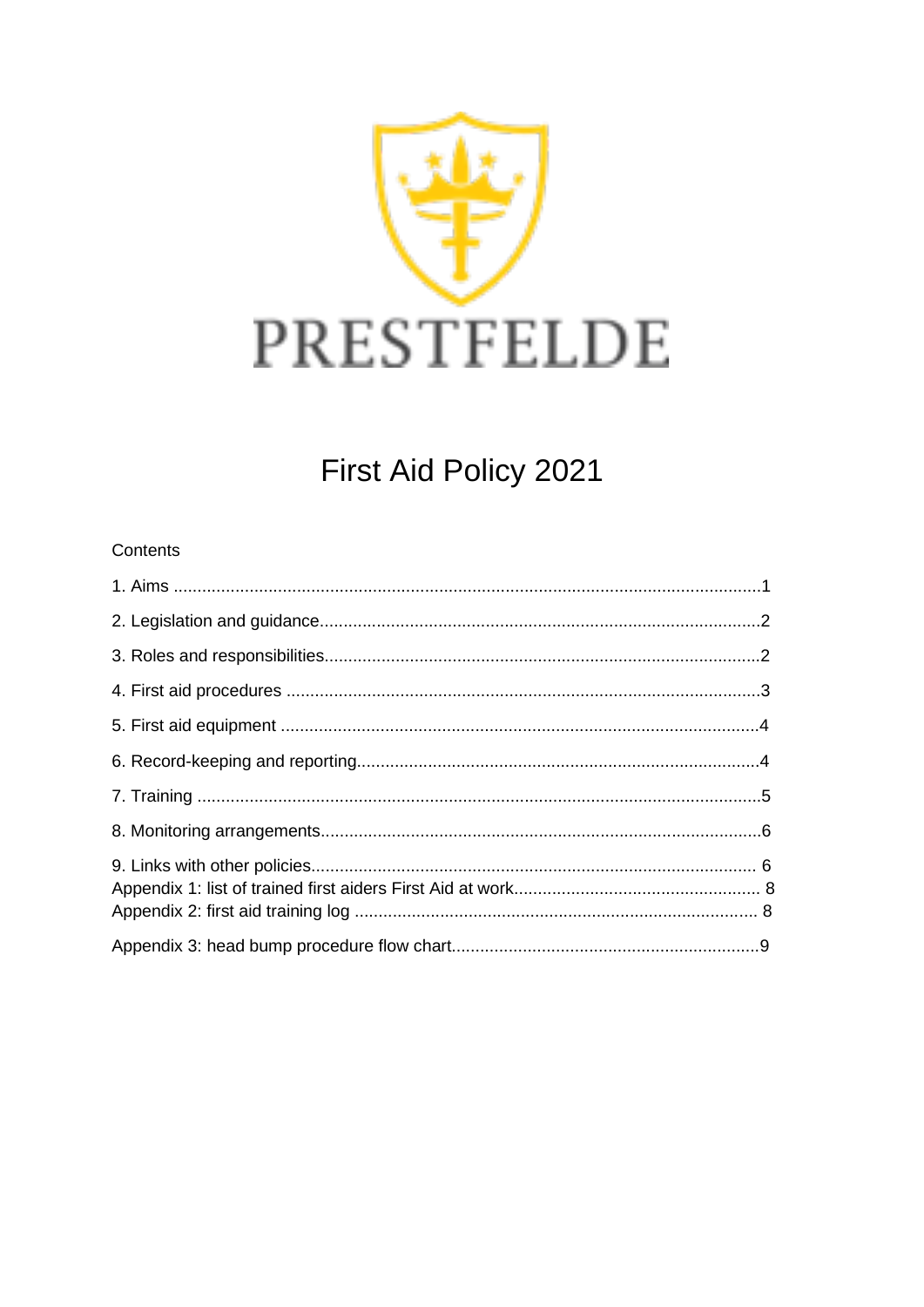# 1. Aims

The aims of our first aid policy are to:

- Ensure the health and safety of all staff, pupils and visitors
- Ensure that staff and governors are aware of their responsibilities with regards to health and safety
- Provide a framework for responding to an incident and recording and reporting the outcomes

# 2. Legislation and guidance

- This policy is based on the Statutory Framework for the Early Years Foundation [Stage](https://www.gov.uk/government/publications/early-years-foundation-stage-framework--2) and [Early years foundation stage: coronavirus disapplications](https://www.gov.uk/government/publications/early-years-foundation-stage-framework--2/early-years-foundation-stage-coronavirus-disapplications) guidance, advice from the Department for Education on [first aid in schools,](https://www.gov.uk/government/publications/first-aid-in-schools) [health and safety in](https://www.gov.uk/government/publications/health-and-safety-advice-for-schools)  [schools](https://www.gov.uk/government/publications/health-and-safety-advice-for-schools) and [actions for schools during the coronavirus outbreak,](https://www.gov.uk/government/publications/actions-for-schools-during-the-coronavirus-outbreak) and the following legislation:
- The Health and Safety (First Aid) Regulations 1981, which state that employers must provide adequate and appropriate equipment and facilities to enable first aid to be administered to employees, and qualified first aid personnel
- The Management of Health and Safety at Work Regulations 1992, which require employers to make an assessment of the risks to the health and safety of their employees
- The Management of Health and Safety at Work Regulations 1999, which require employers to carry out risk assessments, make arrangements to implement necessary measures, and arrange for appropriate information and training
- The Reporting of Injuries, Diseases and Dangerous Occurrences Regulations (RIDDOR) 2013, which state that some accidents must be reported to the Health and Safety Executive (HSE), and set out the timeframe for this and how long records of such accidents must be kept
- Social Security (Claims and Payments) Regulations 1979, which set out rules on the retention of accident records
- The Education (Independent School Standards) Regulations 2014, which require that suitable space is provided to cater for the medical and therapy needs of pupils
- [Boarding National Minimum standards](https://assets.publishing.service.gov.uk/government/uploads/system/uploads/attachment_data/file/416186/20150319_nms_bs_standards.pdf) See [boarding handbook](https://prestfeldeschool.sharepoint.com/:w:/r/sites/Team-policiesandforms/_layouts/15/Doc.aspx?sourcedoc=%7B9442CEE1-BC06-4B99-B956-22F8975FD357%7D&file=Boarding%20Handbook%202021-22%20(B2abc).docx&action=default&mobileredirect=true) and [Boarding policy.](https://prestfeldeschool.sharepoint.com/:w:/r/sites/Team-policiesandforms/_layouts/15/Doc.aspx?sourcedoc=%7B0D70150A-7D58-4CEA-9BDE-D908E46E1082%7D&file=BOARDING%20POLICY%202021-22%20(8a).docx&action=default&mobileredirect=true)

## 3. Roles and responsibilities

In schools with Early Years Foundation Stage provision, at least 1 person who has a current paediatric first aid (PFA) certificate must and will be on the premises at all times.

**During coronavirus:** we will use our 'best endeavours' to ensure 1 person with a full PFA certificate is on site when children aged 3 to 5 are present. If after taking all possible steps in our power we are still unable to secure a staff member with a full PFA certificate, we will carry out a written risk assessment and ensure someone with a current first aid at work or emergency PFA certification is on site at all times when these children are.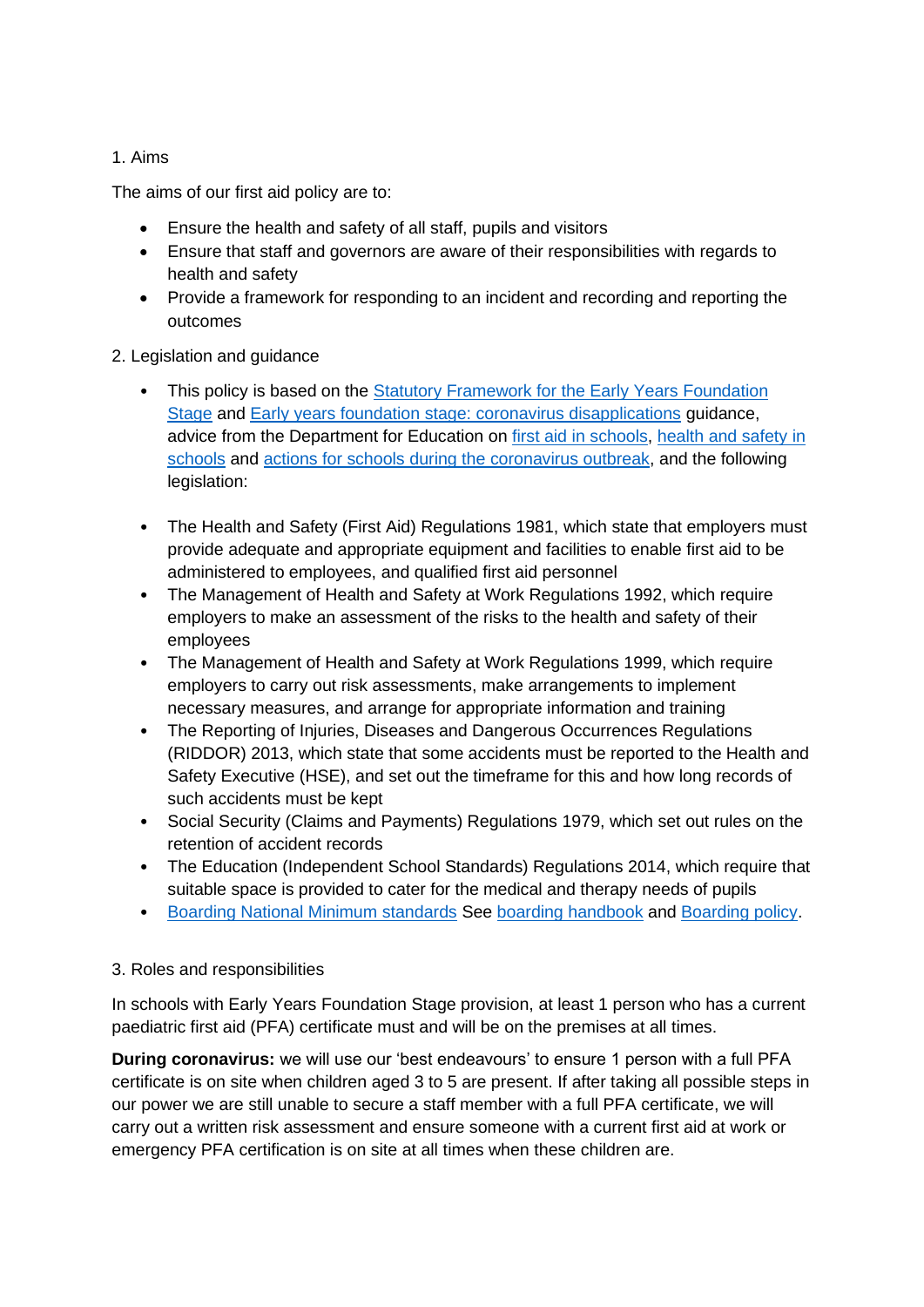Beyond this, in all settings – and dependent upon an assessment of first aid needs – Prestfelde school will ensure that we have sufficient numbers of suitably trained first aiders to care for employees in case they are injured at work.

Section 3.1 below sets out the expectations of appointed persons and first aiders as set out in the 1981 first aid regulations and the DfE guidance.

# 3.1 Appointed person(s) and first aiders

The school's appointed person is Kelly Jones – Matron. They are responsible for:

- Taking charge when someone is injured or becomes ill
- Ensuring there is an adequate supply of medical materials in first aid kits, and replenishing the contents of these kits
- Ensuring that an ambulance or other professional medical help is summoned when appropriate

First aiders are trained and qualified to carry out the role (see section 7) and are responsible for:

- Acting as first responders to any incidents; they will assess the situation where there is an injured or ill person, and provide immediate and appropriate treatment
- Sending pupils home to recover, where necessary
- Filling in an accident slip on the same day, or as soon as is reasonably practicable, after an incident
- Keeping their contact details up to date

Our school's Matron and first aiders are listed in appendix 1. Their names will also be displayed prominently around the school.

**During coronavirus**: Prestfelde school discussed and shared our updated risk assessment with first aiders and appointed persons for their input and so they are confident about providing the right assistance.

# 3.2 The governing board

The governing board has ultimate responsibility for health and safety matters in the school, but delegates operational matters and day-to-day tasks to the headteacher and staff members.

# 3.4 The headteacher

The headteacher and Deputy Head Pastoral are responsible for the implementation of this policy, including:

- Ensuring that an appropriate number of appointed persons and/or trained first aid personnel are present in the school at all times
- Ensuring that first aiders have an appropriate qualification, keep training up to date and remain competent to perform their role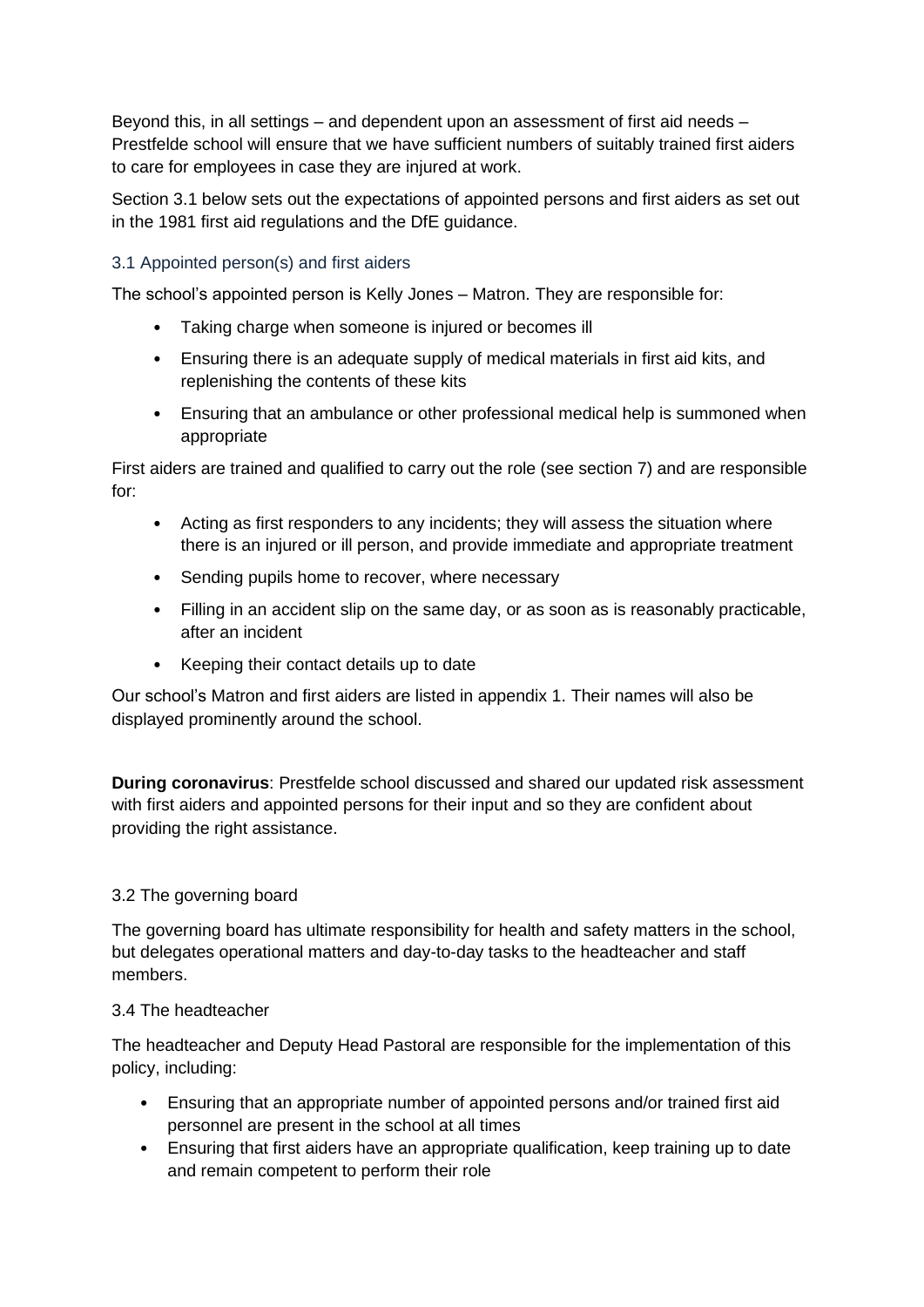- Ensuring all staff are aware of first aid procedures
- Ensuring appropriate risk assessments are completed and appropriate measures are put in place
- Undertaking, or ensuring that managers undertake, risk assessments, as appropriate, and that appropriate measures are put in place
- Ensuring that adequate space is available for catering to the medical needs of pupils
- Reporting specified incidents to the HSE when necessary (see section 6)

3.5 Staff School staff are responsible for:

- Ensuring they follow first aid procedures
- Ensuring they know who the first aiders in school are
- Completing accident reports for all incidents they attend to where a first aider is not called
- Informing the headteacher or their manager of any specific health conditions or first aid needs

#### 4. First aid procedures

Prestfelde School has a Health Centre on site and a Matron who is a fully qualified First Aider. This facility has access to a wash basin and toilet facilities and a qualified First Aider/ Matron in attendance during the School day.

#### 4.1 In-school procedures

In the event of an accident resulting in injury:

- The closest member of staff present will assess the seriousness of the injury and seek the assistance of a qualified first aider, if appropriate, who will provide the required first aid treatment
- The first aider, if called, will assess the injury and decide if further assistance is needed from a colleague or the emergency services. They will remain on scene until help arrives
- The first aider will also decide whether the injured person should be moved or placed in a recovery position
- If the first aider judges that a pupil is too unwell to remain in school, parents will be contacted and asked to collect their child. Upon their arrival, the first aider will recommend next steps to the parents
- If emergency services are called, the Reception staff will contact parents immediately
- The first aider will complete an accident report form on the same day or as soon as is reasonably practical after an incident resulting in an injury
- **During coronavirus**: first aiders will follow Health and Safety Executive (HSE) guidance for [first aid during coronavirus.](https://www.hse.gov.uk/coronavirus/first-aid-and-medicals/first-aid-certificate-coronavirus.htm) They will try to assist at a safe distance from the casualty as much as possible and minimise the time they share a breathing zone. Treating any casualty properly will be the first concern. Where it is necessary for first aid provision to be administered in close proximity, those administering it will pay particular attention to sanitation measures immediately afterwards including washing their hands.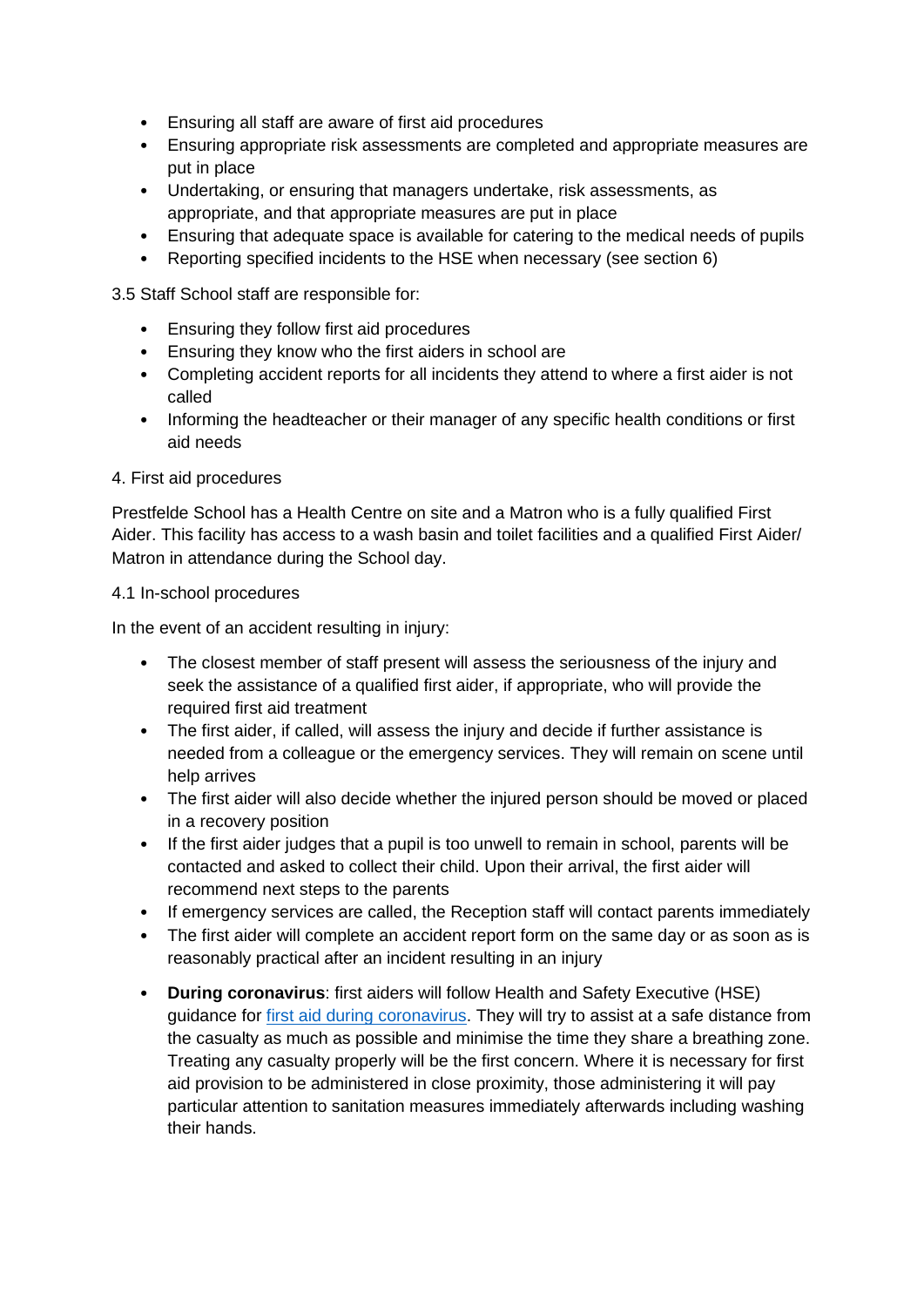## 4.2 Off-site procedures

When taking pupils off the school premises, staff will ensure they always have the following:

- A school mobile phone
- A portable first aid kit
- Information about the specific medical needs of pupils
- Parents' contact details

Risk assessments will be completed by the teachers taking the trip and overseen by both the Bursar and Deputy Head Pastoral prior to any educational visit that necessitates taking pupils off school premises.

There will always be at least one first aider with a current paediatric first aid certificate on school trips and visits, as required by the statutory framework for the Early Years Foundation Stage.

**During coronavirus**: we will use our 'best endeavours' to ensure 1 person with a full PFA certificate accompanies children on outings when children aged 2 to 5 are present. If, after taking all possible steps in our power, we're still unable to secure a staff member with a full PFA certificate, we will include this in our written risk assessment and ensure someone with a current first aid at work or emergency PFA certification accompanies these children on the outing. Outings will only be undertaken if it is safe to do so. We will take account of any government advice in relation to educational visits during the coronavirus pandemic.

## 5. First aid equipment

A typical first aid kit in our school will include the following:

- A leaflet with general first aid advice
- Regular and large bandages
- Eye pad bandages Triangular bandages
- Adhesive tape
- Safety pins
- Disposable gloves
- Antiseptic wipes
- Plasters of assorted sizes
- Scissors
- Cold compresses
- Burns dressings

No medication is kept in first aid kits.

First aid kits are stored in:

- The Health Care Centre
- Reception (at the desk)
- Little Prestfelde
- Middle School
- Senior School Common Room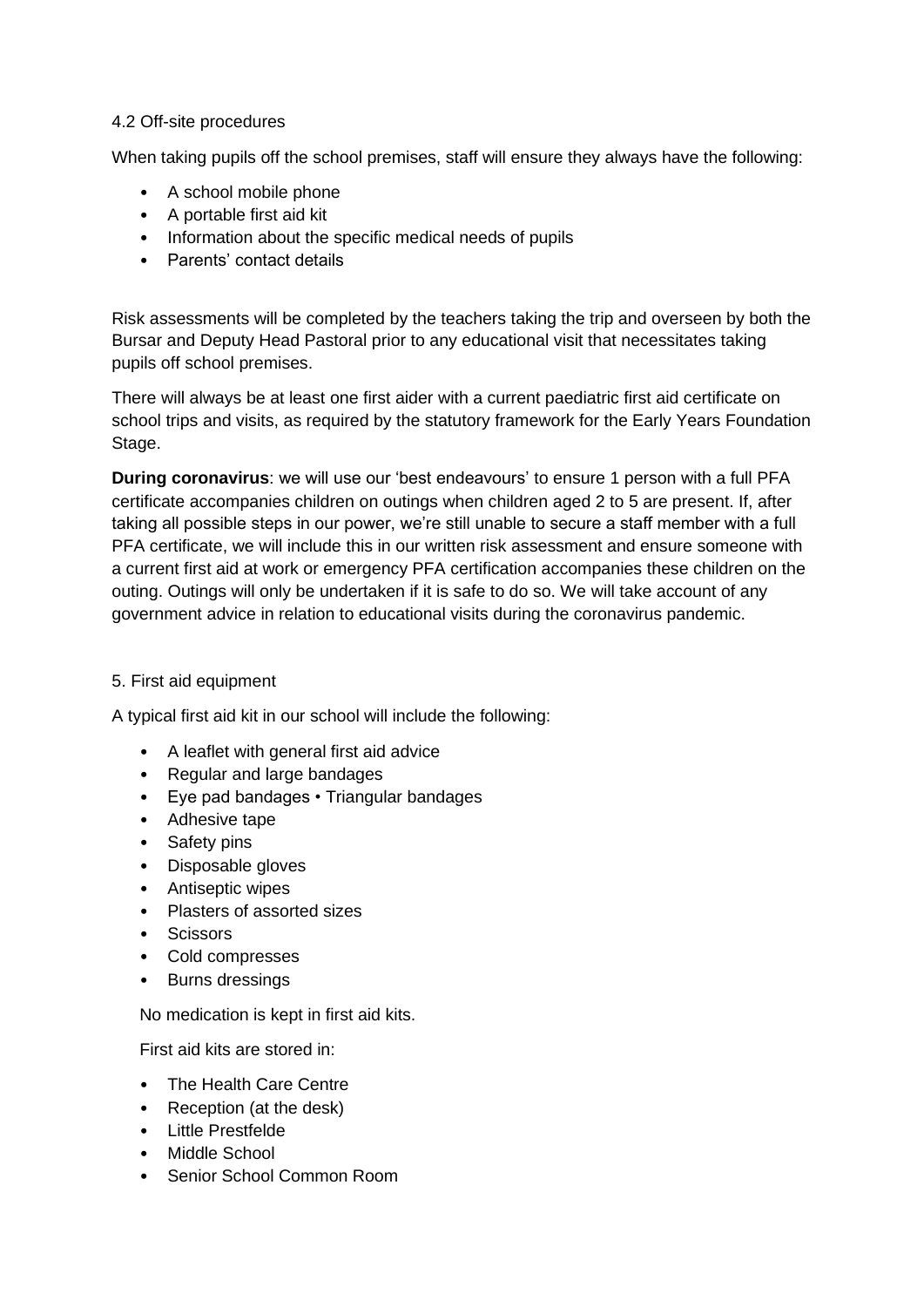- All design and technology classrooms
- The school kitchens
- School Mini Buses

6. Record-keeping and reporting

6.1 First aid and accident record book

- An accident form will be completed by the first aider on the same day or as soon as possible after an incident resulting in an injury
- As much detail as possible should be supplied when reporting an accident, including all of the information included in the accident form
- A copy of the accident report form will also be added to the pupil's educational record by Matron.
- Records held in the first aid and accident book will be retained by the school for a minimum of 3 years, in accordance with regulation 25 of the Social Security (Claims and Payments) Regulations 1979, and then securely disposed of.

# 6.2 Reporting to the HSE

The Matron and Bursar will keep a record of any accident which results in a reportable injury, disease, or dangerous occurrence as defined in the RIDDOR 2013 legislation (regulations 4, 5, 6 and 7).

The Bursar will report these to the Health and Safety Executive as soon as is reasonably practicable and in any event within 10 days of the incident.

Reportable injuries, diseases or dangerous occurrences include:

- Death
- Specified injuries, which are:
	- o Fractures, other than to fingers, thumbs and toes
	- o Amputations
	- o Any injury likely to lead to permanent loss of sight or reduction in sight
	- $\circ$  Any crush injury to the head or torso causing damage to the brain or internal organs
	- o Serious burns (including scalding)
	- o Any scalping requiring hospital treatment
	- o Any loss of consciousness caused by head injury or asphyxia
	- $\circ$  Any other injury arising from working in an enclosed space which leads to hypothermia or heat-induced illness, or requires resuscitation or admittance to hospital for more than 24 hours
- Injuries where an employee is away from work or unable to perform their normal work duties for more than 7 consecutive days (not including the day of the incident)
- Where an accident leads to someone being taken to hospital
- Near-miss events that do not result in an injury but could have done.

Examples of near-miss events relevant to schools include, but are not limited to:

- The collapse or failure of load-bearing parts of lifts and lifting equipment
- The accidental release of a biological agent likely to cause severe human illness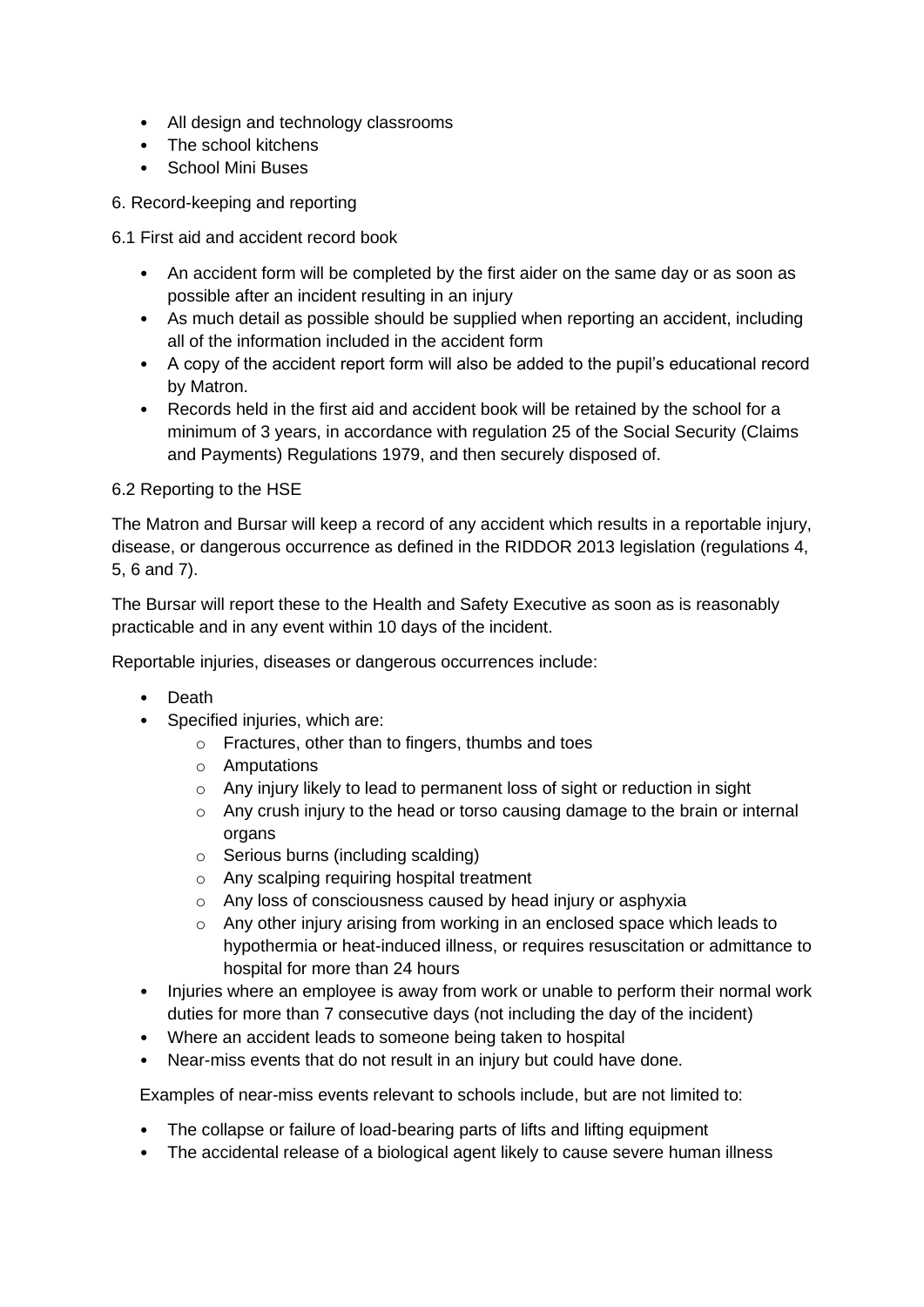- The accidental release or escape of any substance that may cause a serious injury or damage to health
- An electrical short circuit or overload causing a fire or explosion Information on how to make a RIDDOR report is available here: How to make a RIDDOR report, HSE<http://www.hse.gov.uk/riddor/report.htm>

# 6.3 Notifying parents

The Matron or First aider who dealt with the accident will inform parents of any accident or injury sustained by a pupil, and any first aid treatment given, on the same day, or as soon as reasonably practicable.

# 6.4 Reporting to Ofsted and child protection agencies

The Head of Little Prestfelde and EYFS Designated Safeguarding lead will notify Ofsted of any serious accident, illness or injury to, or death of, a pupil while in the school's care. This will happen as soon as is reasonably practicable, and no later than 14 days after the incident. The Head of Little Prestfelde and Designated Safeguarding Lead will also notify SHROPSHIRE Children's Safeguarding Board 0345 6789040 of any serious accident or injury to, or the death of, a pupil while in the school's care.

# 7. Training

All school staff are able to undertake first aid training if they would like to.

All first aiders must have completed a training course and must hold a valid certificate of competence to show this. The school will keep a register of all trained first aiders, what training they have received and when this is valid until (see appendix 2).

Staff are encouraged to renew their first aid training when it is no longer valid. At all times, at least 1 staff member will have a current paediatric first aid (PFA) certificate which meets the requirements set out in the Early Years Foundation Stage statutory framework and is updated at least every 3 years. Currently, all EYFS staff are paediatric First Aid Trained.

**During coronavirus:** if PFA certificate requalification training is prevented for reasons associated with the pandemic, the validity of current PFA certificates (expiring on or after 1 October 2020) can be extended to 31 March 2021 at the latest. We will do our best to arrange requalification training at the earliest opportunity. If staff members' certificates do need to be extended, we will encourage them to access online resources to refresh their knowledge of paediatric first aid procedures while waiting for face-to-face training.

## 8. Monitoring arrangements

This policy will be reviewed by the Deputy Head Pastoral and Matron every year. At every review, the policy will be approved by the Head teacher and Education committee. Links with other policies

This first aid policy is linked to the

- Health and safety policy
- Risk assessment policy
- Policy on supporting pupils with medical conditions
- Administration of medication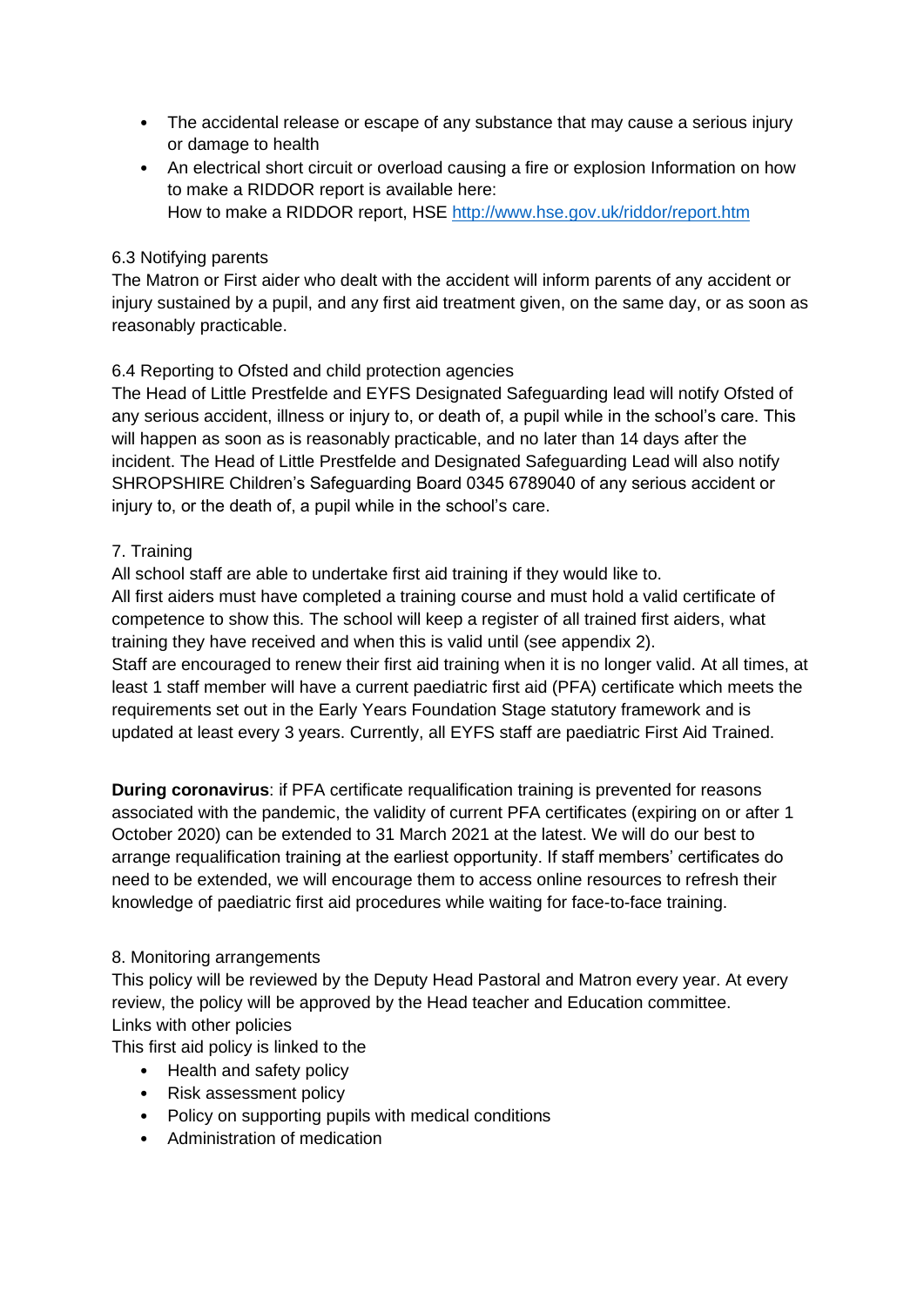| <b>APPROVED DATE</b>                                 | 1 <sup>st</sup> September, 2021 |                   |                    |
|------------------------------------------------------|---------------------------------|-------------------|--------------------|
| <b>REVIEW DATE</b>                                   | 1 <sup>st</sup> September 2022  |                   |                    |
| <b>SIGNED</b><br><b>HEAD</b>                         | J. Orchard.                     | <b>PRINT NAME</b> | Fiona Orchard      |
| <b>SIGNED</b><br><b>CHAIR OF</b><br><b>GOVERNORS</b> |                                 | <b>PRINT NAME</b> | <b>Rex Sartain</b> |

Appendix 1: list of trained first aiders First Aid at work and paediatric training can be found in all areas of the school. This is updated by matron in line with statutory training.

Appendix 2: [See Training Matrix](https://prestfeldeschool.sharepoint.com/:x:/r/sites/Team-training/_layouts/15/Doc.aspx?sourcedoc=%7B95E57BCF-9A10-4E81-8B85-19E9867F8335%7D&file=WHOLE%20SCHOOL%20TRAINING%20MATRIX%20-%20Copy.xlsx&action=default&mobileredirect=true)